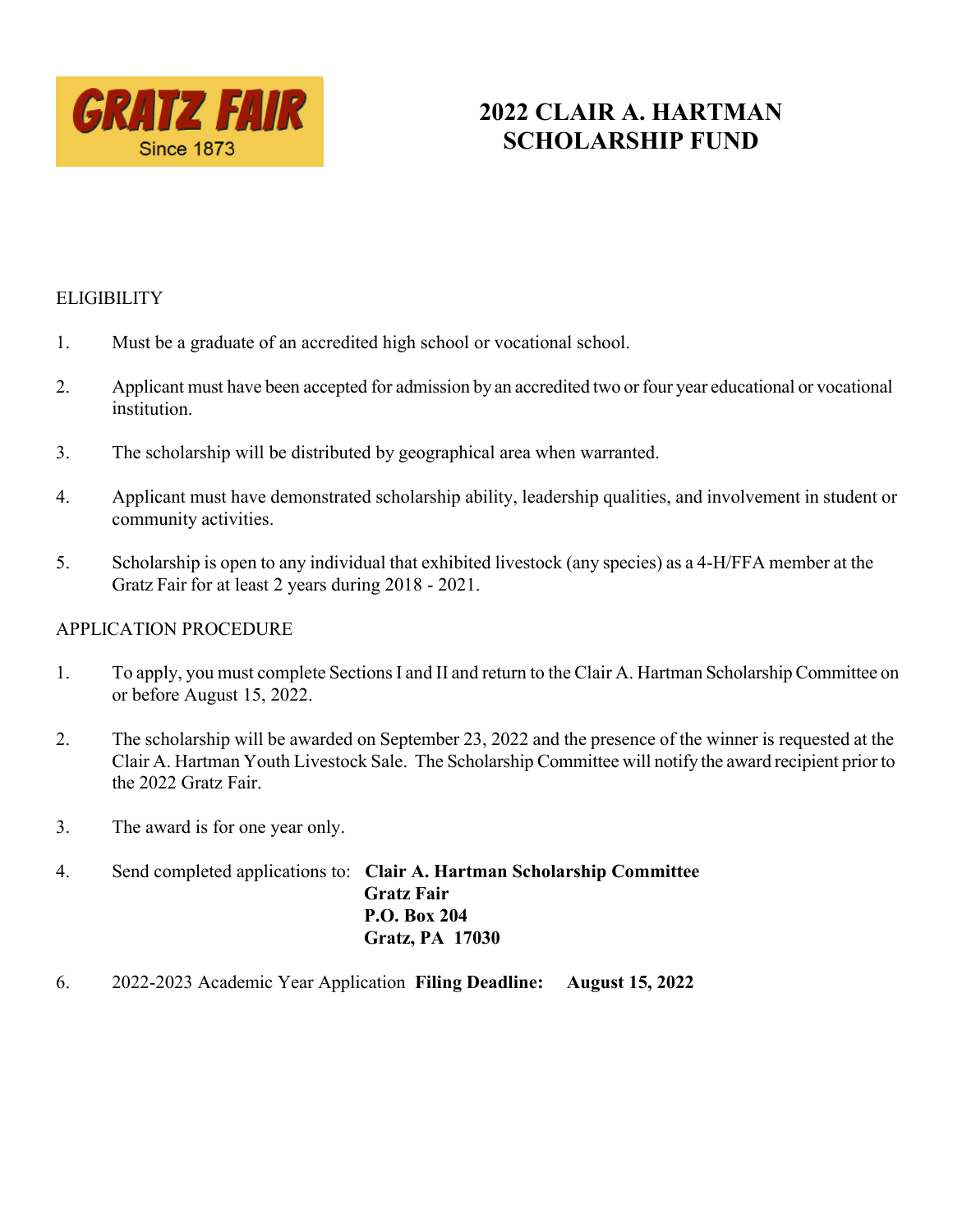## **2022 CLAIR A. HARTMAN SCHOLARSHIP APPLICATION**

## send to: **Clair A. Hartman Scholarship Committee, Gratz Fair, P.O. Box 204, Gratz, PA 17030**

INSTRUCTIONS: Sections I and II of this form must be completed by the applying student and returned to the address above. **INCOMPLETE APPLICATIONS WILL NOT BE CONSIDERED.**

| 1. Student'sFullName                                                                                                                                                                                                                                                                      |                                                                                                                    |
|-------------------------------------------------------------------------------------------------------------------------------------------------------------------------------------------------------------------------------------------------------------------------------------------|--------------------------------------------------------------------------------------------------------------------|
| 2. Student'sPermanentMailingAddress                                                                                                                                                                                                                                                       |                                                                                                                    |
| 3. Student'sHomePhone                                                                                                                                                                                                                                                                     | Student'sEmail                                                                                                     |
| 4. HighSchoolName                                                                                                                                                                                                                                                                         | 5.Yr.Graduated                                                                                                     |
| 6. In lieu of graduation from high school or receipt of a high school diploma, I have taken the GED test and received<br>a certificate of high school equivalency<br>No NOTE: You must submit a copy of your GED test scores<br>Yes<br>with this application if answer to above is "Yes". |                                                                                                                    |
| 7. Expected year in college for 2022-2023 (check one)<br>Sophomore<br>Freshman<br>Junior                                                                                                                                                                                                  | Senior/continuing undergraduate                                                                                    |
| 8. ParentOrGuardian:Name                                                                                                                                                                                                                                                                  |                                                                                                                    |
| Address                                                                                                                                                                                                                                                                                   | Phone#                                                                                                             |
| 9. CollegeMajorFor2022-2023                                                                                                                                                                                                                                                               |                                                                                                                    |
| NameOfCollege<br>10.                                                                                                                                                                                                                                                                      |                                                                                                                    |
| CompleteAddress                                                                                                                                                                                                                                                                           |                                                                                                                    |
|                                                                                                                                                                                                                                                                                           |                                                                                                                    |
|                                                                                                                                                                                                                                                                                           | Information for Items 11 through 14 may be requested at a later date from those selected for verification purposes |
| 11. Student's Social Security Number                                                                                                                                                                                                                                                      | 12.DateOfBirth                                                                                                     |
| 13. FinancialAidOfficePhone#(                                                                                                                                                                                                                                                             |                                                                                                                    |
| 14. FinancialAidE-mailAddress (if available)                                                                                                                                                                                                                                              |                                                                                                                    |
|                                                                                                                                                                                                                                                                                           |                                                                                                                    |
| <b>STUDENT'S SIGNATURE</b>                                                                                                                                                                                                                                                                | <b>DATE</b>                                                                                                        |
|                                                                                                                                                                                                                                                                                           |                                                                                                                    |

(CONTINUED – NEXT PAGE)